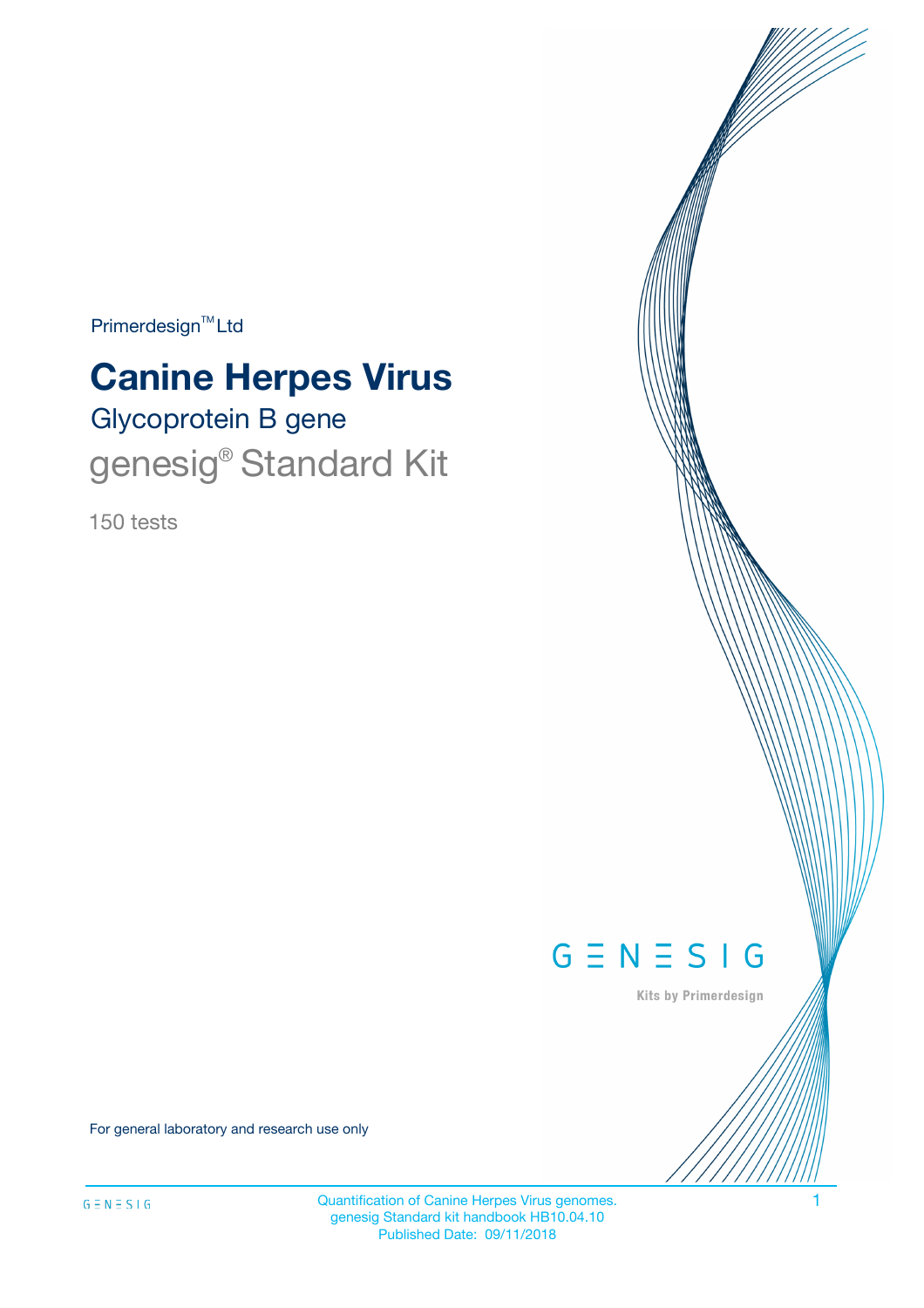## Introduction to Canine Herpes Virus

Canine herpesvirus (CHV) is a virus of the family Herpesviridae that causes a fatal hemorrhagic disease in puppies that are less than 3 weeks old, as well as causing non-fatal infection in older animals. The virus has a linear, double stranded DNA genome that is encapsulated in an icosohedral capsid that itself is contained within a lipid envelope.

In adult dogs the virus is mainly sexually transmitted, being found in vaginal and penile secretions but also through contact with infected nasal and oral secretions. It can establish an infection in the reproductive tract of females which allows transmission to puppies in the birth canal. The virus can also establish in the uterus, attacking the placenta, starving the foetus of nutrients and leading to abortion, still births, reabsorption of the foetus and low weight puppies with weakened immune defences. The virus replicates in the surface cells of the nasal mucosa, tonsils, and pharynx, although in new born puppies, that cannot regulate body temperature, low temperature allows more aggressive replication and spread throughout the body. In contrast, the virus cannot effectively manifest at normal body temperature as in older animals.

The incubation period of CHV is six to ten days. Adult dogs may be asymptomatic or show sores on the genitals and reproductive tract. Symptoms in puppies include crying, weakness, depression, discharge from the nose, yellow faeces, and a loss of the sucking reflex. CHV also causes a necrotizing vasculitis that leads haemorrhaging under the skin, as well as various eye lesions. There is a mortality rate of up to 80% in puppies less than one week old with death usually occurring within one to two days. Survivors are often left with cardiac and/or brain damage. The disease is less severe in puppies that are three to five weeks old due to their ability to properly maintain body temperature. The mortality rate is lower but they can develop a latent infection. Some later get neurological disease and have symptoms like difficulty walking and blindness.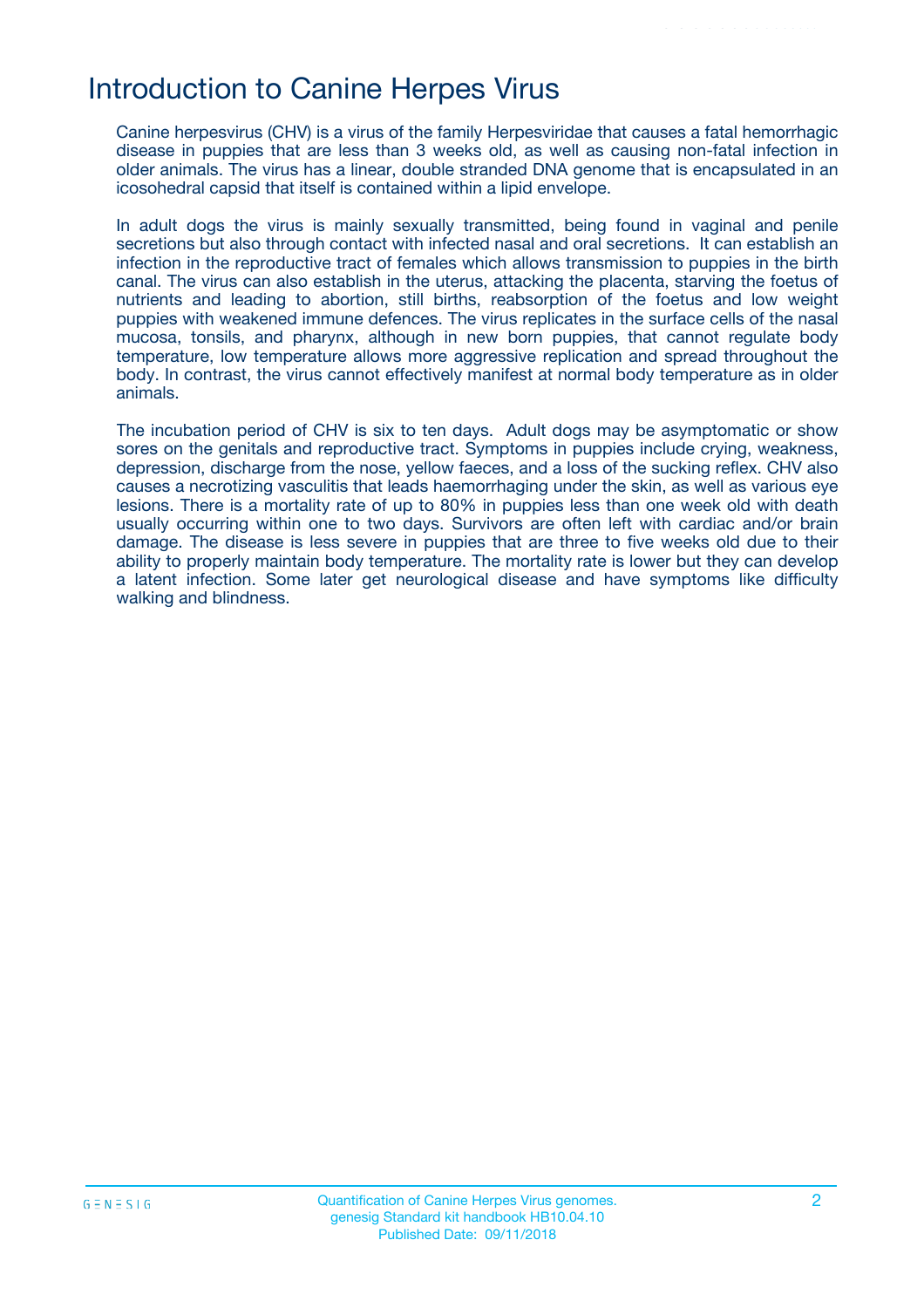The Primerdesign genesig Kit for Canine Herpes Virus (CHV) genomes is designed for the in vitro quantification of CHV genomes. The kit is designed to have a broad detection profile. Specifically, the primers represent 100% homology with over 95% of the NCBI database reference sequences available at the time of design.

The dynamics of genetic variation means that new sequence information may become available after the initial design. Primerdesign periodically reviews the detection profiles of our kits and when required releases new versions.

If you require further information, or have a specific question about the detection profile of this kit then please send an e.mail to enquiry@primerdesign.co.uk and our bioinformatics team will answer your question.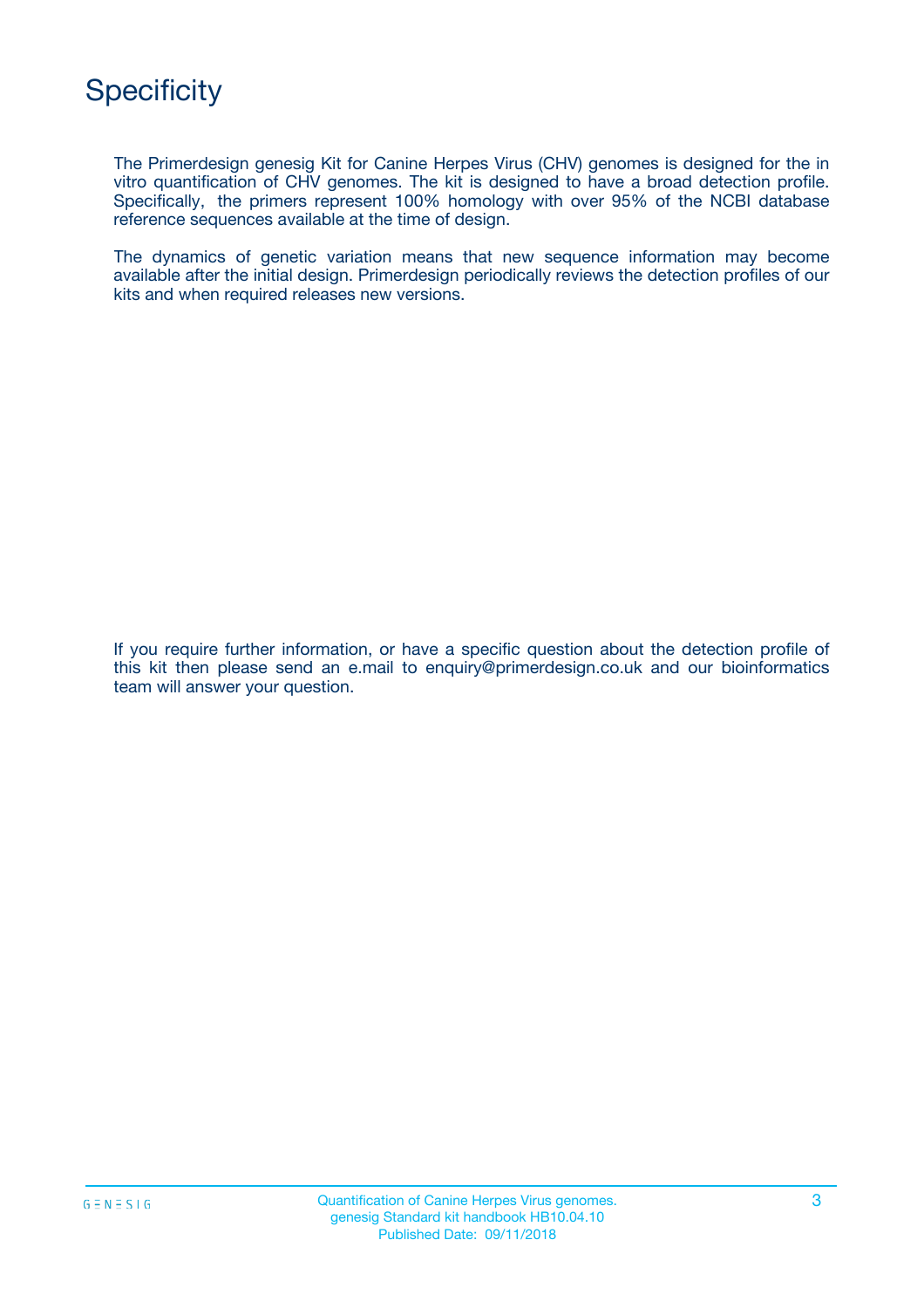# Kit contents

- **CHV specific primer/probe mix (150 reactions BROWN)** FAM labelled
- **CHV positive control template (for Standard curve RED)**
- **RNase/DNase free water (WHITE)** for resuspension of primer/probe mixes
- **Template preparation buffer (YELLOW)** for resuspension of positive control template and standard curve preparation

# Reagents and equipment to be supplied by the user

#### **Real-time PCR Instrument**

#### **Extraction kit**

This kit is recommended for use with genesig Easy DNA/RNA extraction kit. However, it is designed to work well with all processes that yield high quality RNA and DNA with minimal PCR inhibitors.

#### **oasig**TM **lyophilised or Precision**®**PLUS 2X qPCR Master Mix**

This kit is intended for use with oasig or PrecisionPLUS2X qPCR Master Mix.

**Pipettors and Tips**

**Vortex and centrifuge**

**Thin walled 1.5 ml PCR reaction tubes**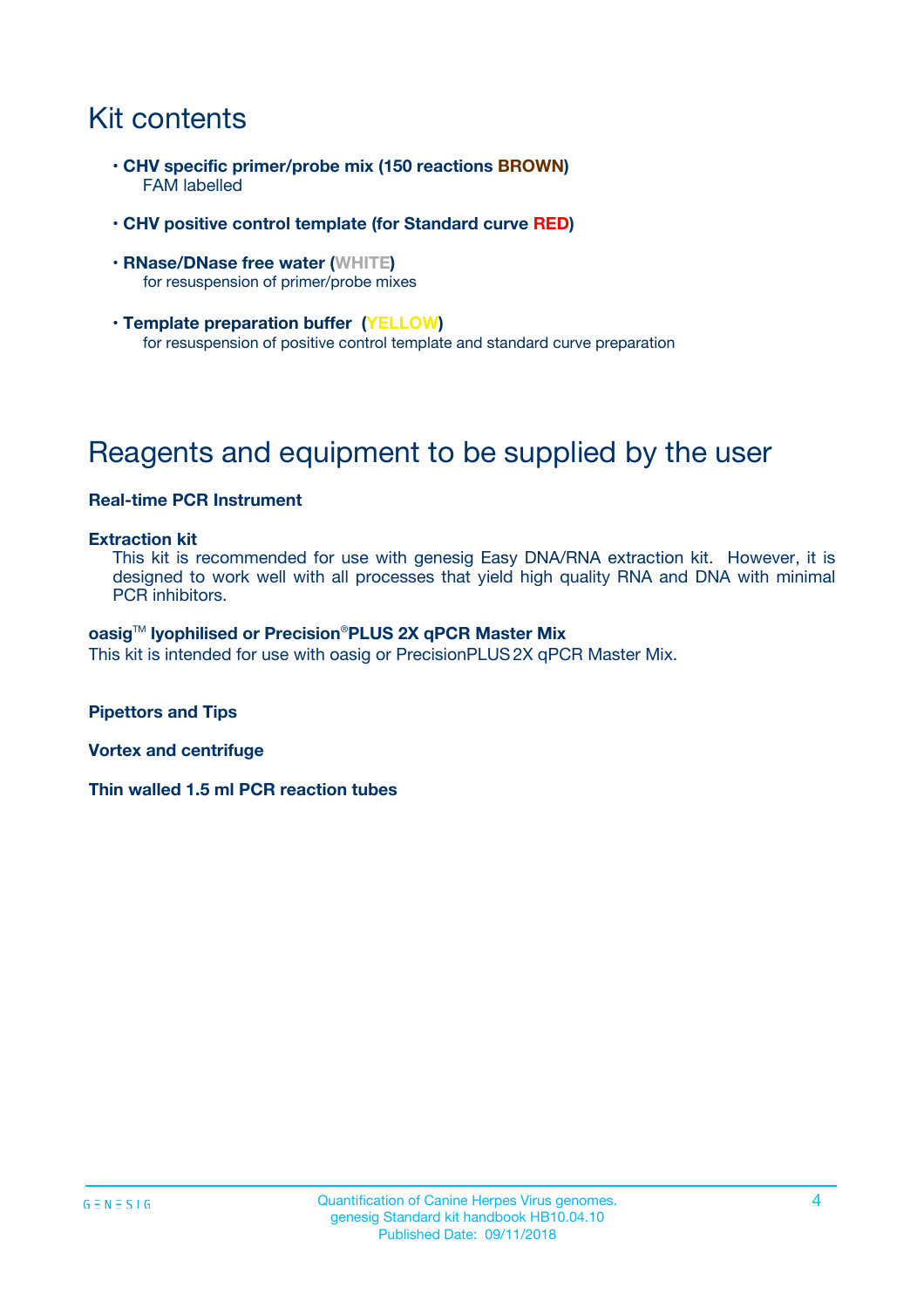### Kit storage and stability

This kit is stable at room temperature but should be stored at -20ºC on arrival. Once the lyophilised components have been resuspended they should not be exposed to temperatures above -20°C for longer than 30 minutes at a time and unnecessary repeated freeze/thawing should be avoided. The kit is stable for six months from the date of resuspension under these circumstances.

If a standard curve dilution series is prepared this can be stored frozen for an extended period. If you see any degradation in this serial dilution a fresh standard curve can be prepared from the positive control.

Primerdesign does not recommend using the kit after the expiry date stated on the pack.

### Suitable sample material

All kinds of sample material suited for PCR amplification can be used. Please ensure the samples are suitable in terms of purity, concentration, and DNA integrity. Always run at least one negative control with the samples. To prepare a negative-control, replace the template DNA sample with RNase/DNase free water.

### Dynamic range of test

Under optimal PCR conditions genesig CHV detection kits have very high priming efficiencies of >95% and can detect less than 100 copies of target template.

### Notices and disclaimers

This product is developed, designed and sold for research purposes only. It is not intended for human diagnostic or drug purposes or to be administered to humans unless clearly expressed for that purpose by the Food and Drug Administration in the USA or the appropriate regulatory authorities in the country of use. During the warranty period Primerdesign genesig detection kits allow precise and reproducible data recovery combined with excellent sensitivity. For data obtained by violation to the general GLP guidelines and the manufacturer's recommendations the right to claim under guarantee is expired. PCR is a proprietary technology covered by several US and foreign patents. These patents are owned by Roche Molecular Systems Inc. and have been sub-licensed by PE Corporation in certain fields. Depending on your specific application you may need a license from Roche or PE to practice PCR. Additional information on purchasing licenses to practice the PCR process may be obtained by contacting the Director of Licensing at Roche Molecular Systems, 1145 Atlantic Avenue, Alameda, CA 94501 or Applied Biosystems business group of the Applera Corporation, 850 Lincoln Centre Drive, Foster City, CA 94404. In addition, the 5' nuclease assay and other homogeneous amplification methods used in connection with the PCR process may be covered by U.S. Patents 5,210,015 and 5,487,972, owned by Roche Molecular Systems, Inc, and by U.S. Patent 5,538,848, owned by The Perkin-Elmer Corporation.

### Trademarks

Primerdesign™ is a trademark of Primerdesign Ltd.

genesig $^\circledR$  is a registered trademark of Primerdesign Ltd.

The PCR process is covered by US Patents 4,683,195, and 4,683,202 and foreign equivalents owned by Hoffmann-La Roche AG. BI, ABI PRISM® GeneAmp® and MicroAmp® are registered trademarks of the Applera Genomics (Applied Biosystems Corporation). BIOMEK® is a registered trademark of Beckman Instruments, Inc.; iCycler™ is a registered trademark of Bio-Rad Laboratories, Rotor-Gene is a trademark of Corbett Research. LightCycler™ is a registered trademark of the Idaho Technology Inc. GeneAmp®, TaqMan® and AmpliTaqGold® are registered trademarks of Roche Molecular Systems, Inc., The purchase of the Primerdesign reagents cannot be construed as an authorization or implicit license to practice PCR under any patents held by Hoffmann-LaRoche Inc.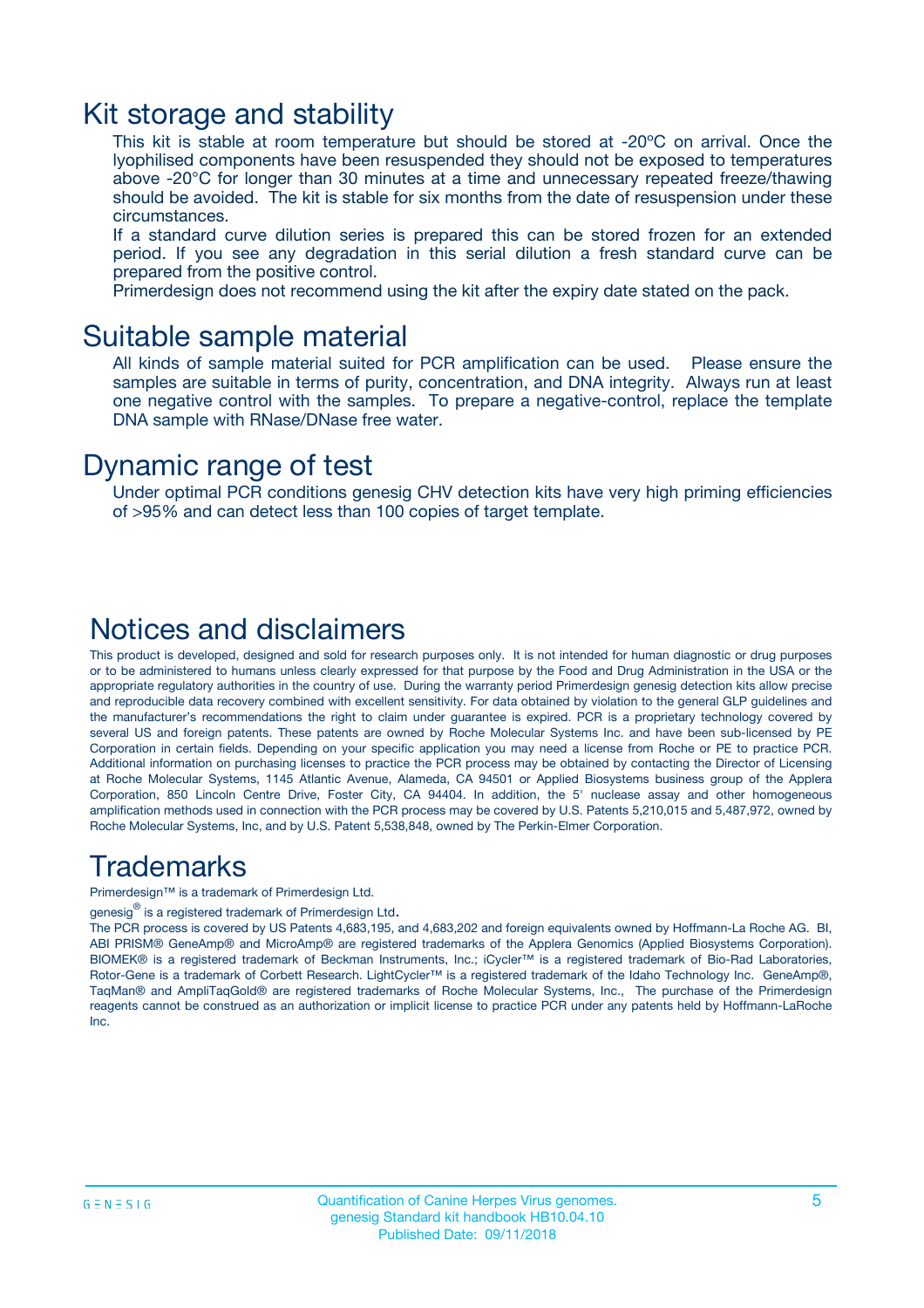# Principles of the test

#### **Real-time PCR**

A CHV specific primer and probe mix is provided and this can be detected through the FAM channel.

The primer and probe mix provided exploits the so-called TaqMan® principle. During PCR amplification, forward and reverse primers hybridize to the CHV DNA. A fluorogenic probe is included in the same reaction mixture which consists of a DNA probe labeled with a 5`-dye and a 3`-quencher. During PCR amplification, the probe is cleaved and the reporter dye and quencher are separated. The resulting increase in fluorescence can be detected on a range of qPCR platforms.

#### **Positive control**

For copy number determination and as a positive control for the PCR set up, the kit contains a positive control template. This can be used to generate a standard curve of CHV copy number / Cq value. Alternatively the positive control can be used at a single dilution where full quantitative analysis of the samples is not required. Each time the kit is used, at least one positive control reaction must be included in the run. A positive result indicates that the primers and probes for detecting the target CHV gene worked properly in that particular experimental scenario. If a negative result is obtained the test results are invalid and must be repeated. Care should be taken to ensure that the positive control does not contaminate any other kit component which would lead to false-positive results. This can be achieved by handling this component in a Post PCR environment. Care should also be taken to avoid cross-contamination of other samples when adding the positive control to the run. This can be avoided by sealing all other samples and negative controls before pipetting the positive control into the positive control well.

#### **Negative control**

To validate any positive findings a negative control reaction should be included every time the kit is used. For this reaction the RNase/DNase free water should be used instead of template. A negative result indicates that the reagents have not become contaminated while setting up the run.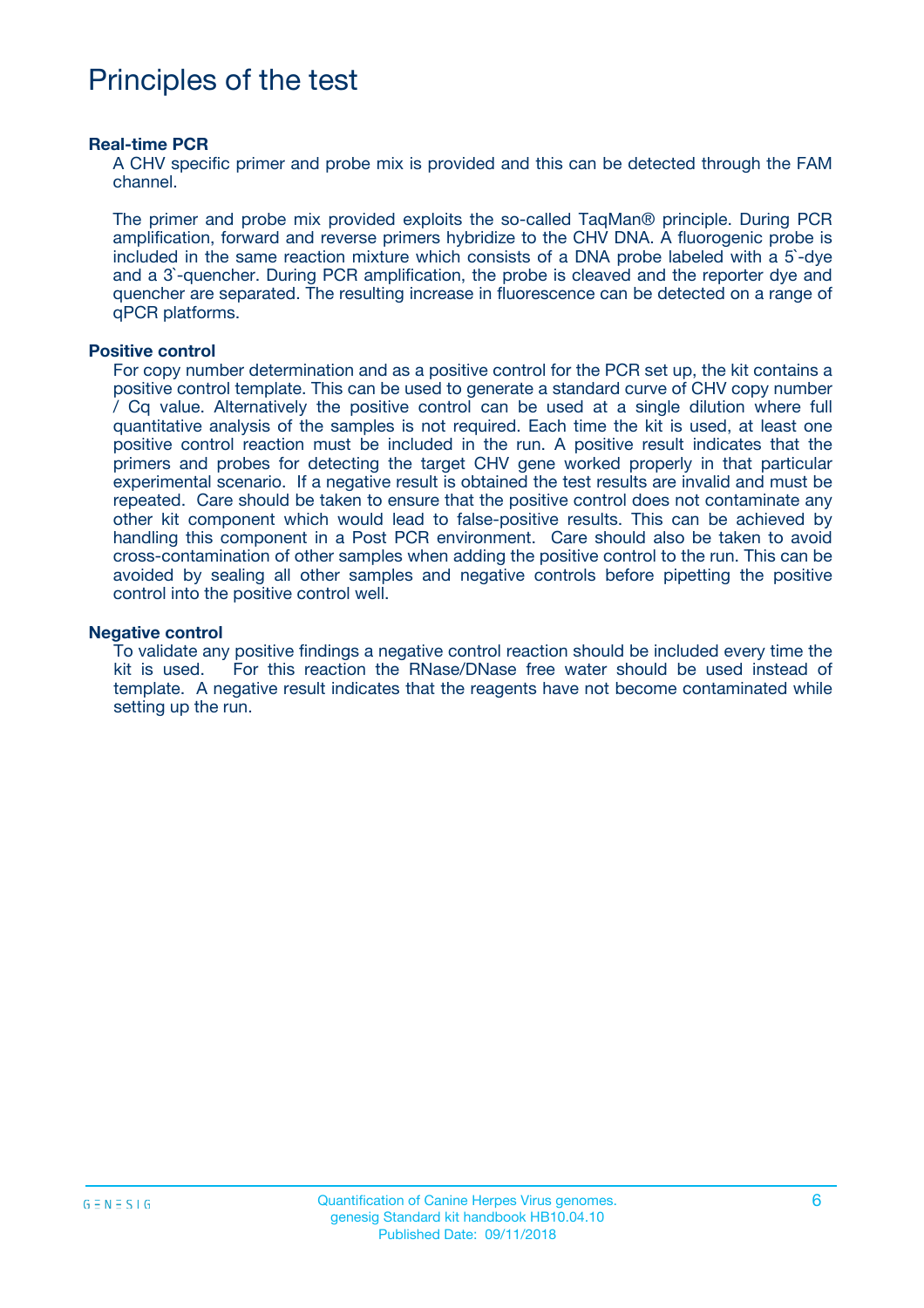## Resuspension protocol

To minimize the risk of contamination with foreign DNA, we recommend that all pipetting be performed in a PCR clean environment. Ideally this would be a designated PCR lab or PCR cabinet. Filter tips are recommended for all pipetting steps.

#### **1. Pulse-spin each tube in a centrifuge before opening.**

This will ensure lyophilised primer and probe mix is in the base of the tube and is not spilt upon opening the tube.

**2. Resuspend the kit components in the RNase/DNase free water supplied, according to the table below.**

To ensure complete resuspension, vortex each tube thoroughly.

| Component - resuspend in water<br><b>Nolume</b> |             |
|-------------------------------------------------|-------------|
| <b>Pre-PCR pack</b>                             |             |
| CHV primer/probe mix (BROWN)                    | $165$ $\mu$ |

**3. Resuspend the positive control template in the template preparation buffer supplied, according to the table below:**

To ensure complete resuspension, vortex the tube thoroughly.

| Component - resuspend in template preparation buffer |         |  |
|------------------------------------------------------|---------|--|
| <b>Post-PCR heat-sealed foil</b>                     |         |  |
| CHV Positive Control Template (RED) *                | .500 ul |  |

\* This component contains high copy number template and is a VERY significant contamination risk. It must be opened and handled in a separate laboratory environment, away from the other components.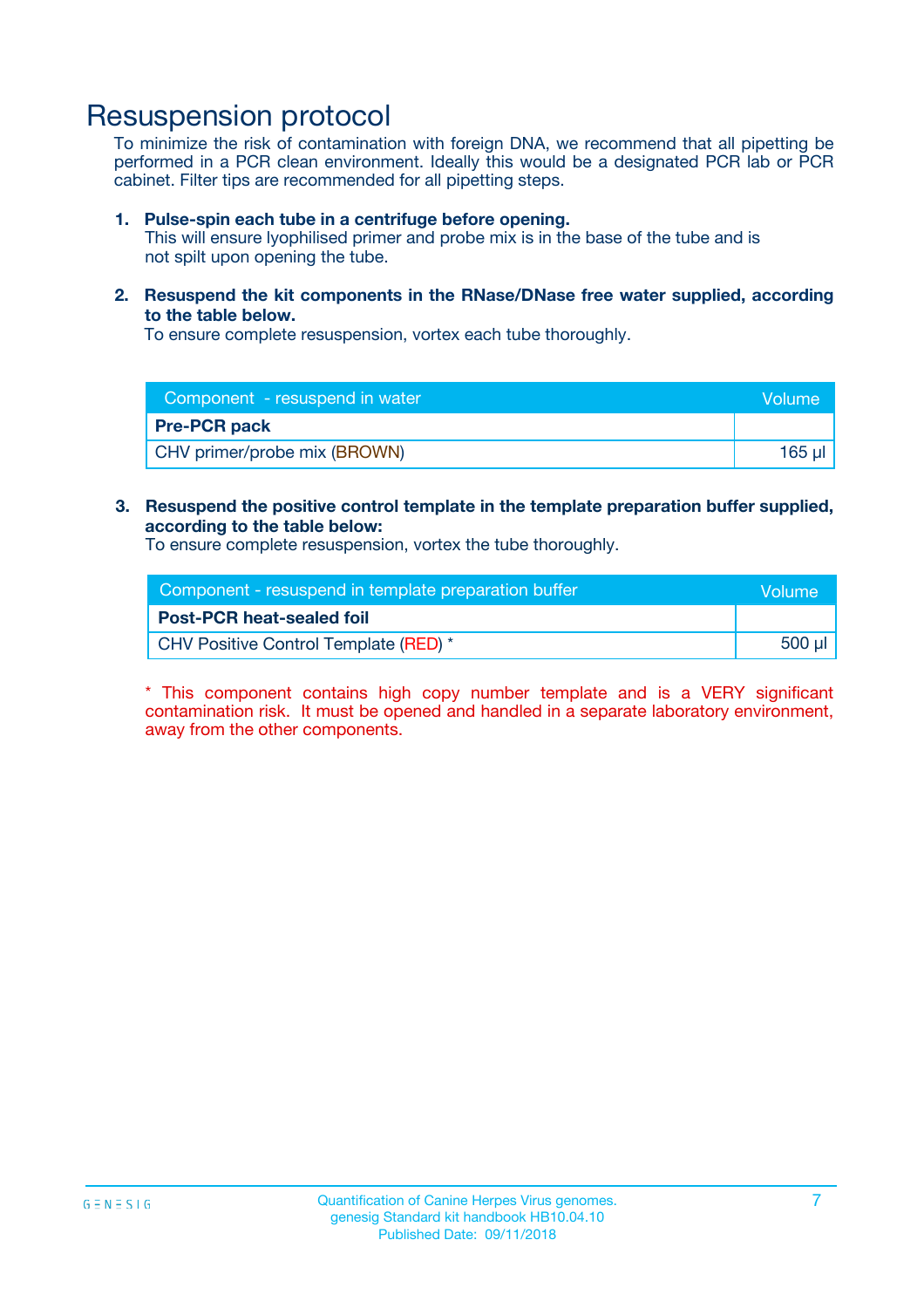# qPCR detection protocol

**1. For each DNA sample prepare a reaction mix according to the table below:** Include sufficient reactions for positive and negative controls.

| Component                                 | Volume          |
|-------------------------------------------|-----------------|
| oasig or PrecisionPLUS 2X qPCR Master Mix | 10 $\mu$        |
| CHV primer/probe mix (BROWN)              | 1 $\mu$         |
| <b>RNase/DNase free water (WHITE)</b>     | $4 \mu$         |
| <b>Final Volume</b>                       | 15 <sub>µ</sub> |

- **2. Pipette 15µl of this mix into each well according to your qPCR experimental plate set up.**
- **3. Prepare DNA templates for each of your samples.**
- **4. Pipette 5µl of DNA template into each well, according to your experimental plate set up.**

For negative control wells use 5µl of RNase/DNase free water. The final volume in each well is 20µl.

**5. If a standard curve is included for quantitative analysis, prepare a reaction mix according to the table below:**

| Component                                 | Volume          |
|-------------------------------------------|-----------------|
| oasig or PrecisionPLUS 2X qPCR Master Mix | 10 µl           |
| CHV primer/probe mix (BROWN)              | 1 µI            |
| <b>RNase/DNase free water (WHITE)</b>     | $4 \mu$         |
| <b>Final Volume</b>                       | 15 <sub>µ</sub> |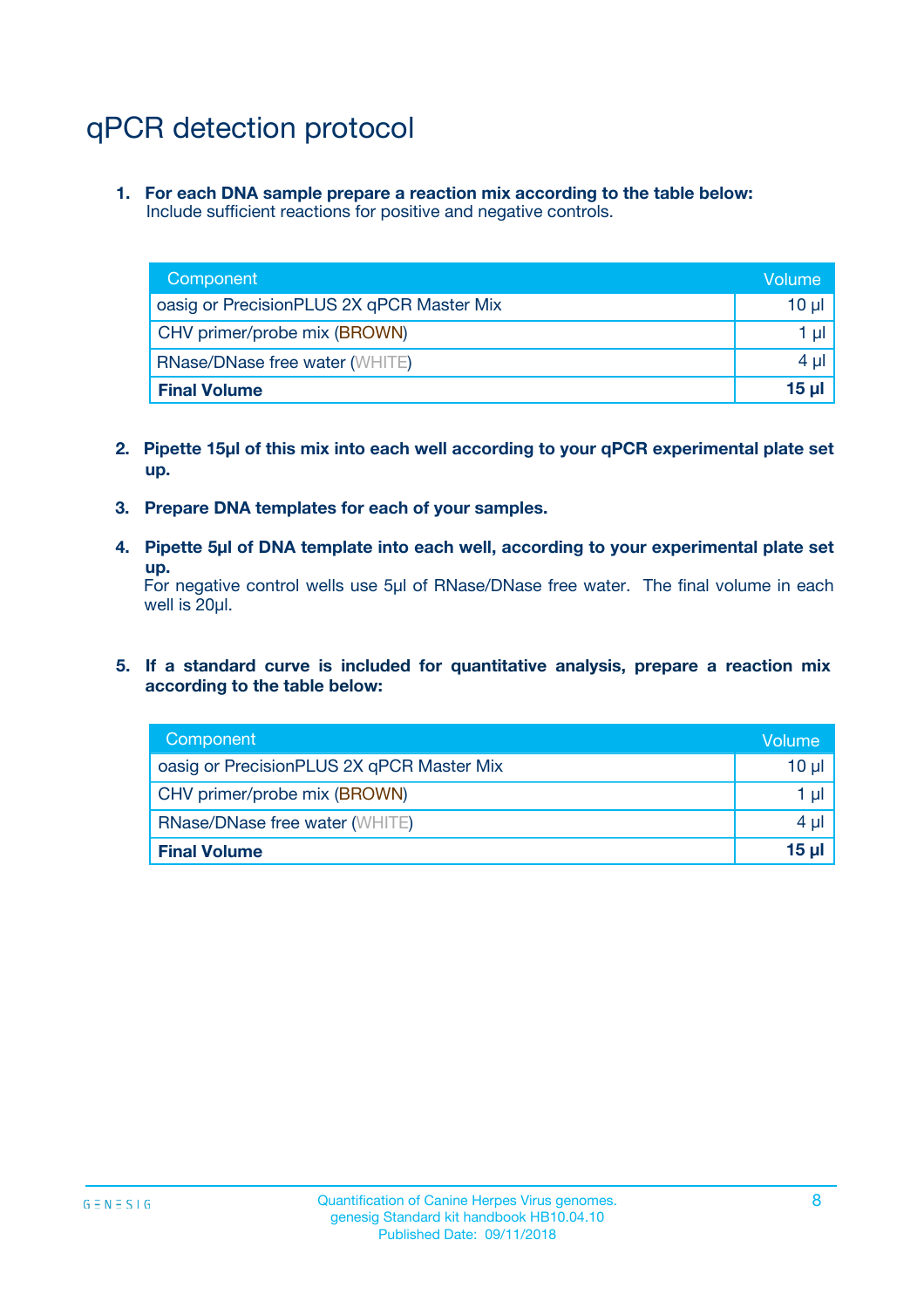### **6. Preparation of a standard curve dilution series.**

- 1) Pipette 90µl of template preparation buffer into 5 tubes and label 2-6
- 2) Pipette 10µl of Positive Control Template (RED) into tube 2
- 3) Vortex thoroughly
- 4) Change pipette tip and pipette 10µl from tube 2 into tube 3
- 5) Vortex thoroughly

Repeat steps 4 and 5 to complete the dilution series

| <b>Standard Curve</b>         | <b>Copy Number</b>     |
|-------------------------------|------------------------|
| Tube 1 Positive control (RED) | $2 \times 10^5$ per µl |
| Tube 2                        | $2 \times 10^4$ per µl |
| Tube 3                        | $2 \times 10^3$ per µl |
| Tube 4                        | $2 \times 10^2$ per µl |
| Tube 5                        | 20 per µl              |
| Tube 6                        | 2 per ul               |

7. Pipette 5µl of standard template into each well for the standard curve according to your experimental plate set up.

The final volume in each well is 20µl.

# qPCR amplification protocol

Amplification conditions using oasig or PrecisionPLUS2X qPCR Master Mix.

|             | <b>Step</b>       | <b>Time</b>     | Temp    |
|-------------|-------------------|-----------------|---------|
|             | Enzyme activation | 2 min           | 95 °C   |
| Cycling x50 | Denaturation      | 10 <sub>s</sub> | 95 $°C$ |
|             | DATA COLLECTION * | 60 s            | 60 °C   |

\* Fluorogenic data should be collected during this step through the FAM channel